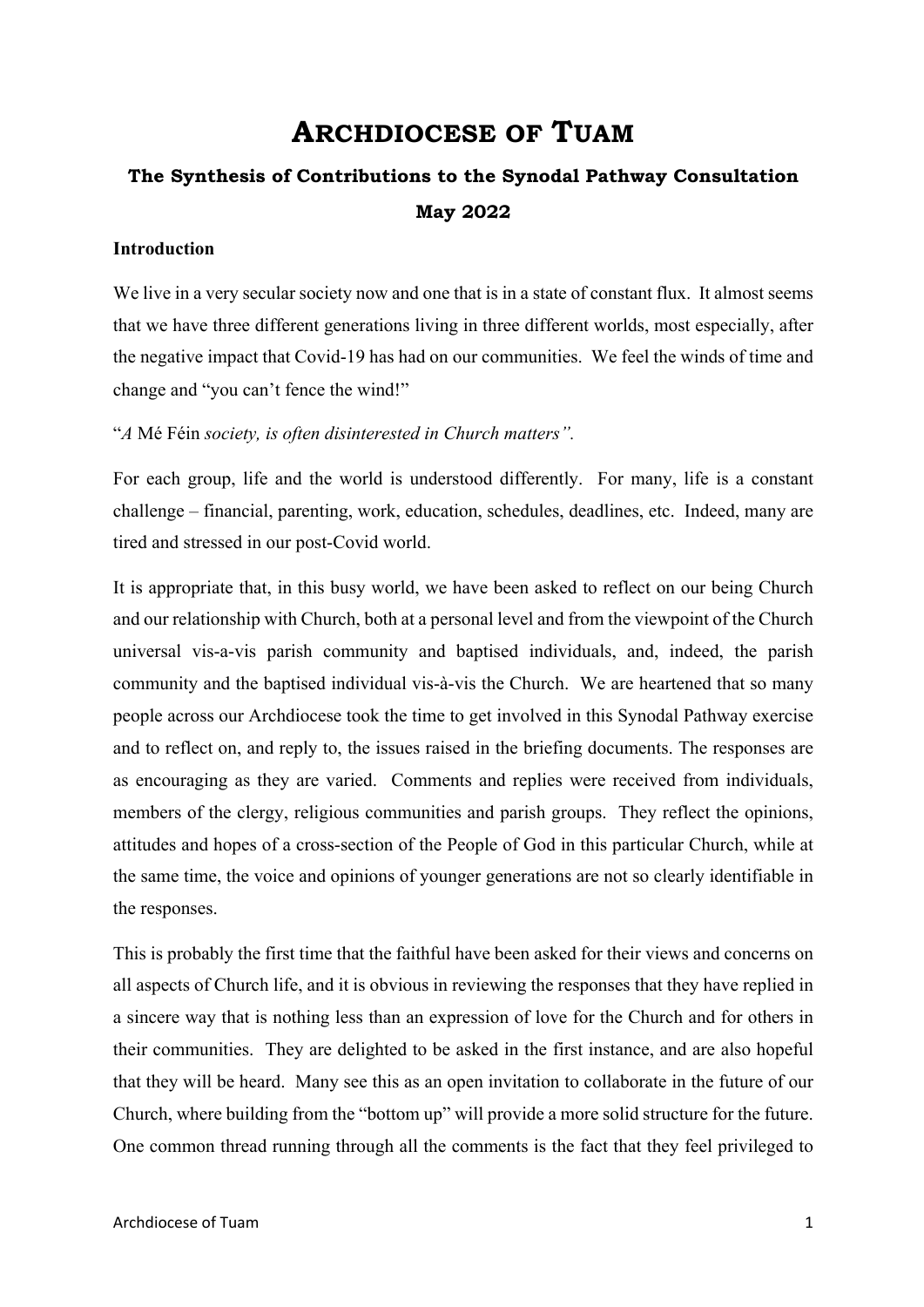belong to the Church and, despite the negative comments in the media, there is a spiritual hunger, indeed a starvation, among the faithful.

The engagement of the people of God in this Synodal Pathway process is welcome and encouraging. The honesty of the replies is quite refreshing, as is the constructive tone throughout. People are sincerely trying to be helpful and they want to belong to a more vibrant Church – our Church. This constructive approach throughout makes it so much easier to receive each opinion with the respect it deserves and to hear it more clearly.

Preaching the Gospel of Christ is a difficult hill-climb in a very secular society and we are delighted that so many have made a sincere attempt to give their honest opinions as to how the Church in Tuam might address this enduring responsibility in the twenty-first century.

Most respondents highlighted the many positives in the life of the Church and also identified, what, in their opinions, are the areas of concern. These replies give hope for the future, and the gaps identified will provide plenty of room for discussion, debate, listening and progress. In articulating what is discouraging, respondents' replies seem to really come from the heart. These include such issues as the absence of young people in the pews, the perceived a-la-carte nature of the acceptance or otherwise of what the Church teaches, and a call for more inspiring and substantial homilies. Respondents express a sense that the Church leadership is silent on many moral issues, e.g. abortion, and there is a sense that decisions are taken at the top and communicated downwards. Cultural Catholicism and its ramifications in terms of regular practice and sacramental preparation is identified as a challenge, as is, of course, the "exodus" from the Church after Confirmation.

It is indicative of the work of the Holy Spirit that a suite of themes can now be identified, and individual responses can, consequently, be grouped together, as follows.

#### **Church Structures:**

The hierarchical structure of the church was listed in many of the responses. While there is a glowing admiration for Pope Francis and his style of leadership, wherein he is seen as nonjudgemental and willing to listen, there is also a concern that the voices of the faithful are not being heard. Some of the comments and recommendations are: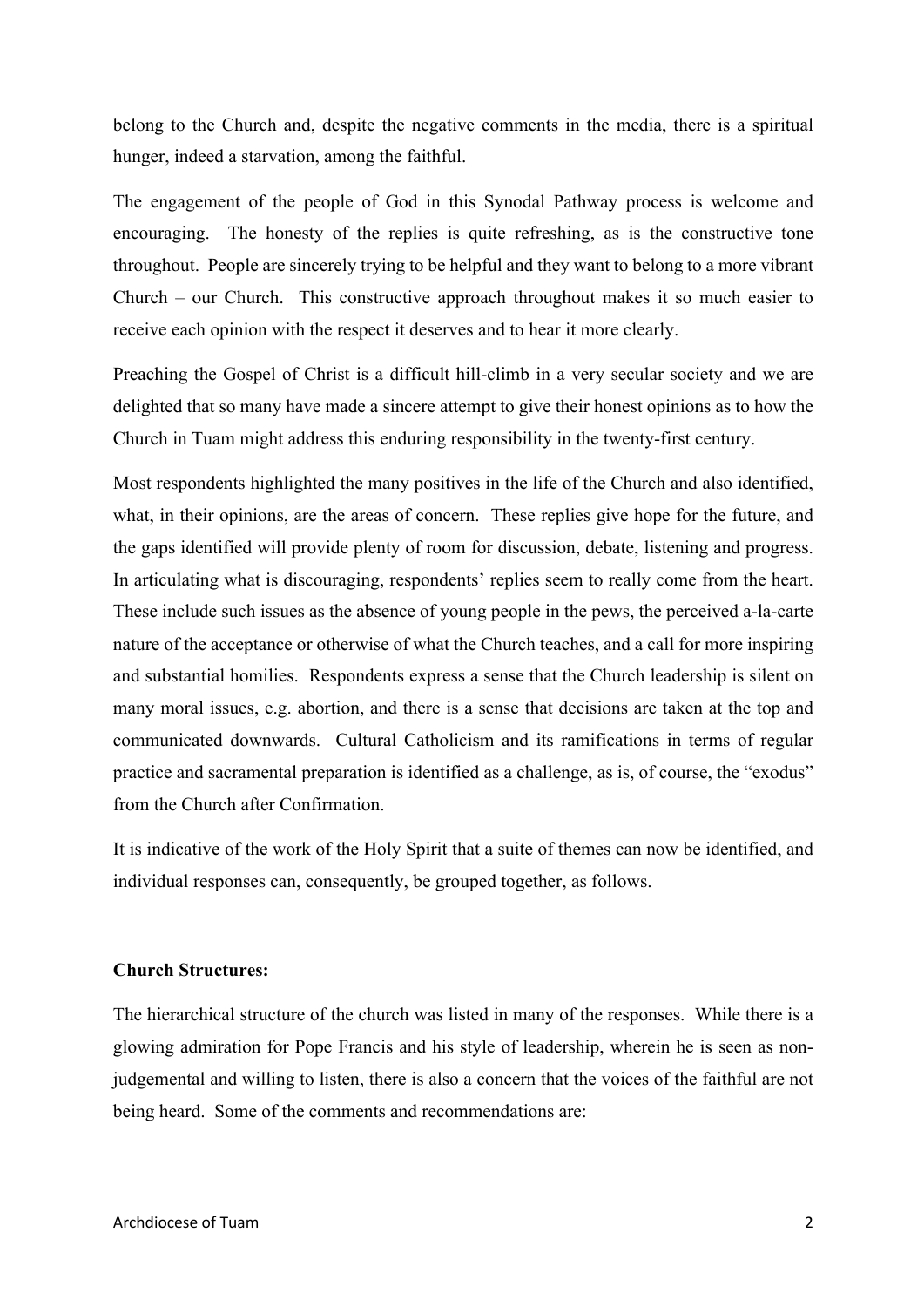- Pope Francis is such an inspirational figure, his positive style of leadership will be instrumental in bringing a new sense of hope through participation, communion, discernment and a new approach to mission/ministry.
- The leadership style of the entire church is perceived as reactive rather than creative and innovative.
- The Church is too building centred.
- A sense of disappointment and disillusionment towards the leadership and the opinions of practising Catholics is ignored.
- A sense of sadness that the Church is in decline due to the scandals of recent years.
- The history of abuse needs to be humbly acknowledged but not to stifle progress.
- There is a need to resolve the Tuam Mother and Baby Home situation.
- There is an unwillingness to "call things out", especially on moral issues, such as abortion, etc. The Church needs to stand up and be counted.
- A Church that allowed its members abuse children can hardly lecture on abortion.
- The Church has lost touch with the grassroots and is too hierarchical for today's world.
- The view was expressed that this whole process is a window-dressing exercise and that no notice of anything that is said will be taken and those on high will simply view this process as another box ticked.
- We are here to serve and not be served!
- Despite the sadnes in and challenges facing the Chruch, our hope is that the Synodal Pathway will be a new dawn for the Church of tomorrow.

#### **Sacramental Celebrations:**

One of the essential components of our Christian life is the regular attendance at Mass and receiving Holy Communion. Aware of the decreasing number of priests, the importance of having a regular Mass celebrated in each parish was mentioned in most responses. (If we have no priests, we have no Eucharist. If we have no Eucharist, we have no Church!). Many still see the attendance at Mass as a community responding to the call to prayer. This is more obvious now post-Covid, with many of the faithful content to "attend" Mass online from the comfort of their kitchens or living rooms, and by that fact not being present with and as part of the praying community. These people are missed and their absence is felt. While the use of technology was welcomed during the pandemic restrictions, many of the responses now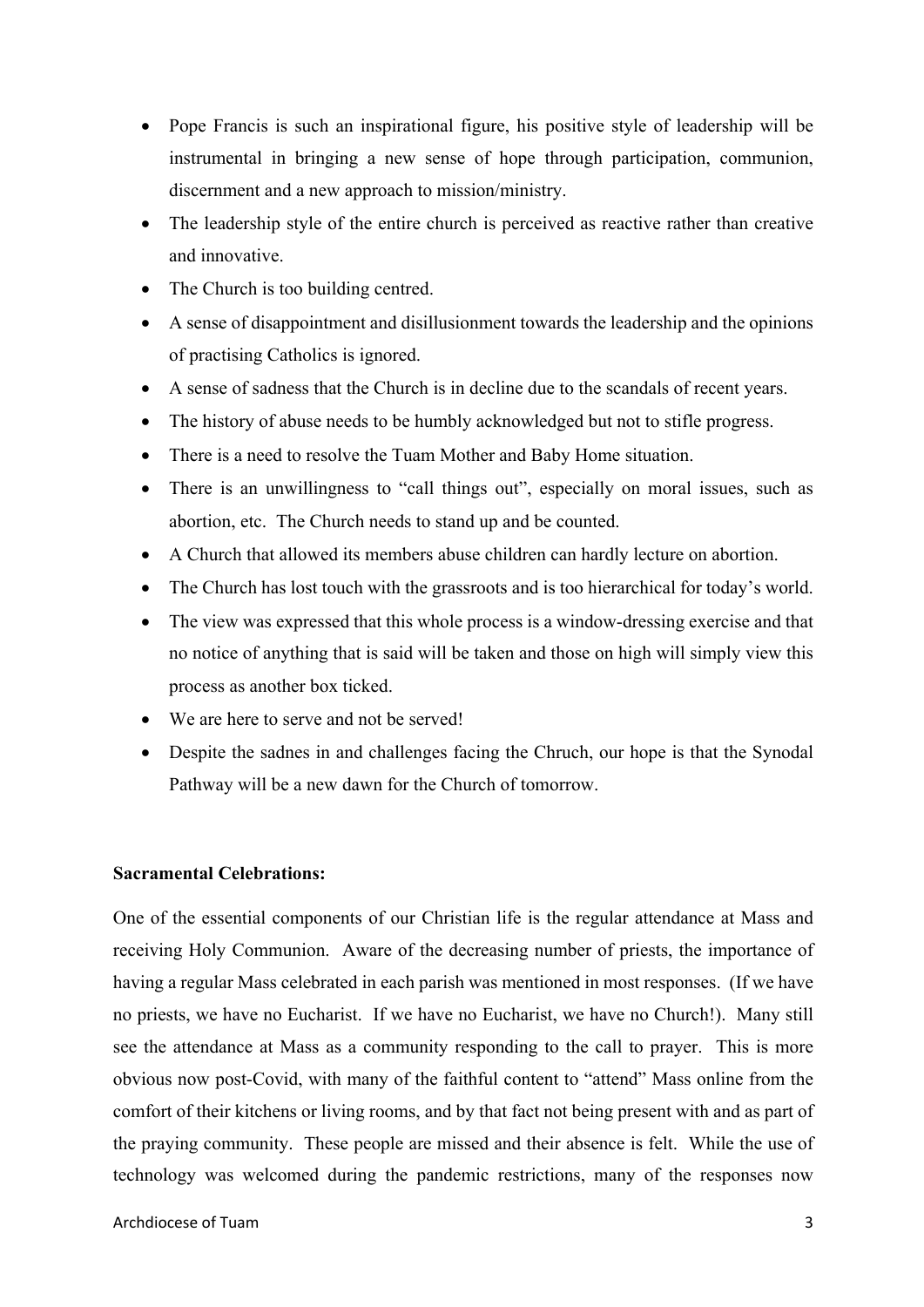suggest that, if this continues, we will lose that sense of community, that sense of belonging, which is an essential element of the parish community's life. The church bell will soon lose it purpose as it will still ring out but how many will turn up at its invitation? Likewise, receiving Holy Communion at Mass was always and is seen as the nourishment for our spiritual lives. Mass attendance, at a distance, will rob the faithful of this life-sustaining sacrament.

- People appreciate when the priest reaches out to those irregular attendees.
- A new hybrid style of worship virtual and personal is being experienced.
- The importance of properly prepared liturgies at all times; people appreciate these.
- Training should be provided for people willing to lead liturgies in the absence of the priest.
- Re-introduce Neighbourhood or Station Masses as a means of communities coming together in smaller groups and a means of introducing neighbours to each other.
- Organise a Parish Novena or Mission, with high profile/inspirational speakers.
- Training should be provided for choirs, congregational singing and other ministries.
- Provide the opportunity of Mass-goers to meet and chat, perhaps with a cup of tea after Mass, etc.
- Sermons can be too long, failing to relate to the community present. The language used in the 2011 Missal is often archaic (*consubstantial*, etc.).
- The priest should speak in a language the people relate to.
- Other liturgies: the sacraments are not "automatic" and should be explained.
- The Sacrament of Reconciliation is a "gem", but needs to be "revamped".
- General Absolution is recommended
- The responsibility that the sacrament of Baptism places on parents should be explained more clearly to them.

#### **Sacramental life:**

For historical reasons, one of the stark challenges facing the Church in Ireland for many years has been the disconnect between Church, home and school. Despite various efforts over the years, little has changed and the preferred option continues to be to allow our schools be the main providers of religious education. Of course, this is an easy way out – and it worked in the past! But, as mentioned earlier, society was a lot simpler, but in reality, how well did it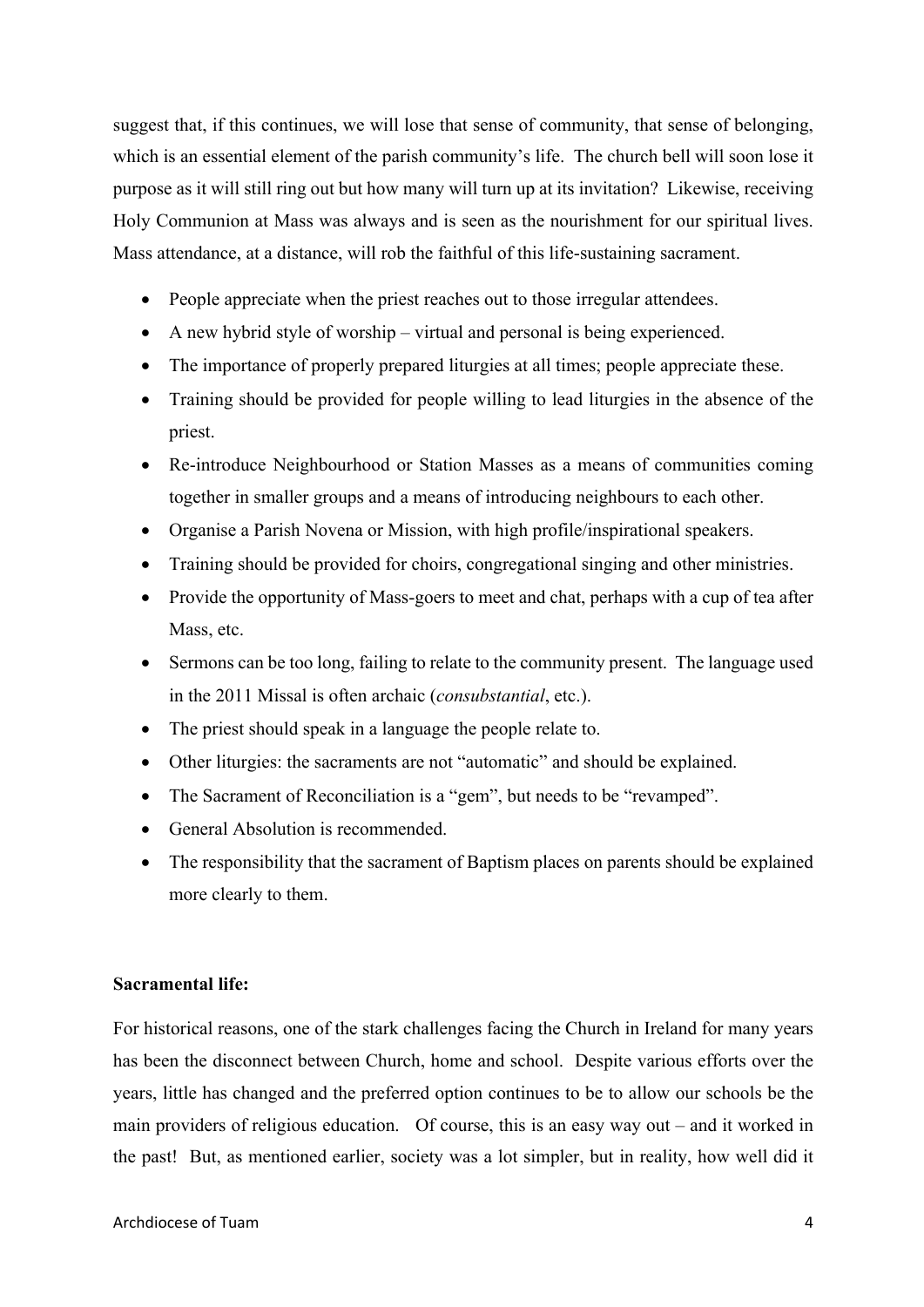work? Perhaps a whole generation of young adults has been educated but has no real sense of what a commitment to their Catholic faith means. Some of the replies reflect this in stating, "If we always do what we always did, we will always get what we always got!

The responses listed here highlight not alone the need for training in the various ministries but people's willingness to be involved, starting with the basics and devoting our energies and time to set up proper adult religious education and faith formation across the archdiocese. This broad catechesis should not just involve the schools but must reach out to parents and families, to teachers and clergy.

- Families and family life should be at the centre of parish life at all times and not just on special occasions.
- Catechesis and Scripture exploration should be provided for all Ministers of the Word and for Eucharistic Ministers.
- Bring in sacramental preparation programmes (Baptism, Communion, Confirmation, Marriage) for all, with proper training for leaders.
- Continue to celebrate Marriage anniversaries already the practice in this diocese for a number of years  $-\underline{\text{all}}$  anniversaries as they are all important.
- Spiritual Directors should be appointed who could advise people on prayer and reflection which might, then, encourage people to return to active participation in the life of the Church.

## **Clergy and Religious:**

With an increasing decrease in vocations and a lesser number of priests, the burden of parish work is falling to too few. Many of the responses show the pride that parishioners and communities have in their parish and, especially, in their priests, highlighting their dedication to their work, most especially during and post-Covid. They refer to their constant availability to the people, especially their pastoral care in times of bereavement and in celebrating the Eucharist and the other sacraments.

• The dedication of our priests, who prepare their liturgies well and their outreach to the sick, housebound and bereaved. People are heartened and impressed by their generous service.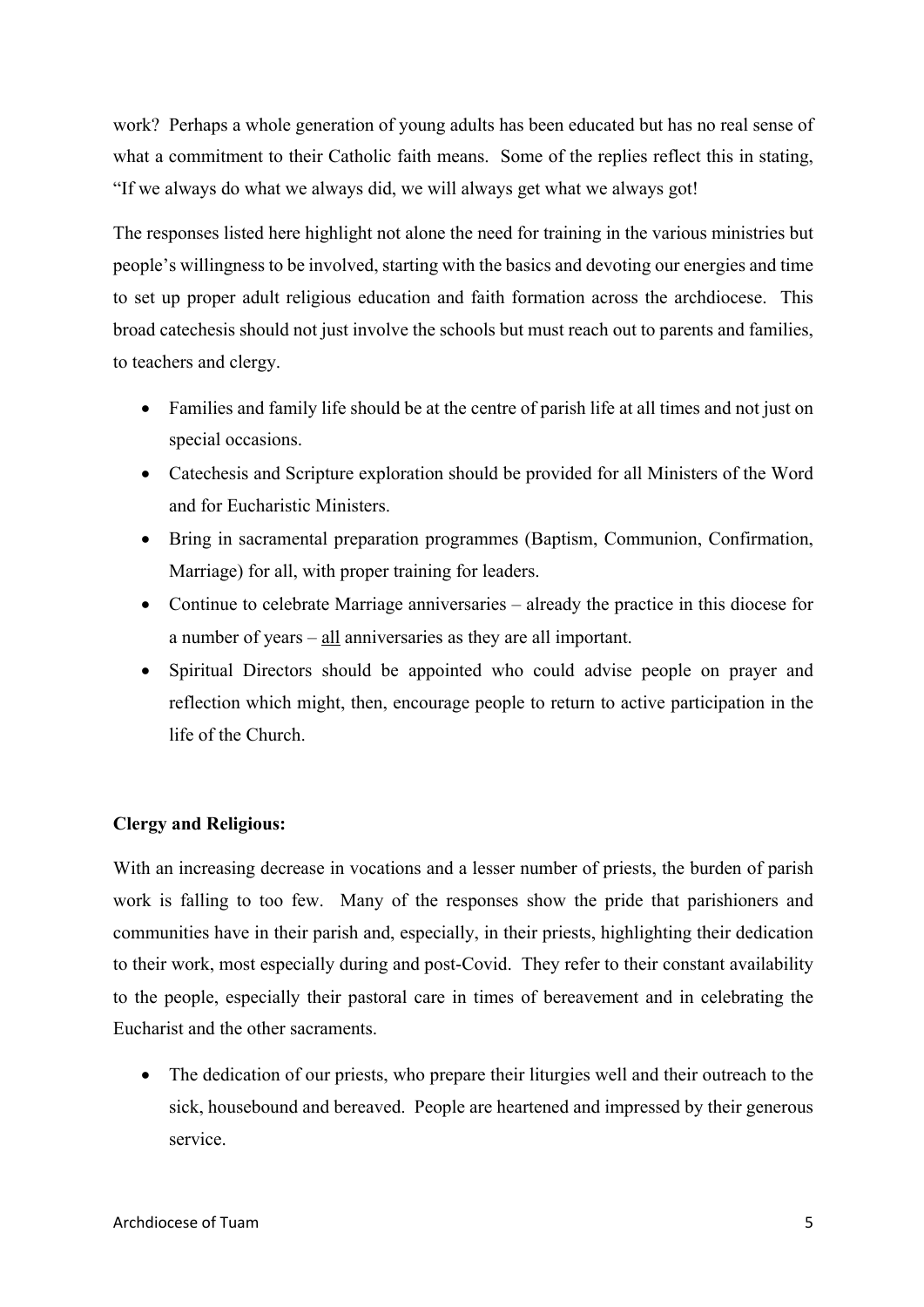- Although many churches were closed for the public celebration of Mass due to Covid restrictions, people were thankful for the efforts our priest made to provide daily/weekend Masses and funeral Masses online or on a parish-based radio system. "The telephone call to the elderly or those living alone was greatly appreciated."
- The welcome given by some priests to those who may not be regular Mass goers was admired.
- Concern expressed at the dearth of vocations to the priesthood and religious life.
- The community aspect of the Church was missed during the Covid restrictions and will be hard to rekindle.
- Need to have more deacons trained as they will be an essential part of parish life in the years ahead. The historical background and the role of the Permanent Diaconate needs to be explained.
- An urgent need to discuss and decide on the question of allowing married priests to return to ministry, if they so desire.
- Discuss and debate a married priesthood openly.
- A concern at the training currently being provided to seminarians.
- The role of women needs to be recognised. The giftedness of women is neither recognised or appreciated. Yet, they are the backbone of the church at present. Allow the ordination of women deacons and begin a debate on the ordination of women to full priesthood.
- Priests need to speak the language of the people when preaching.
- Some priests will only allow a limited involvement of lay people.

## **Education:**

The importance of a proper religious education in our primary and second level schools was referenced in many responses. Despite the clamour for points in our secondary schools, the emphasis in all our Catholic Schools should be on:

- Educating the full person: body, mind and spirit.
- Plan for and hold regular reviews of the Catholic ethos of the school.
- Ensure that members of the Boards of Management are aware of the importance of the Catholic ethos.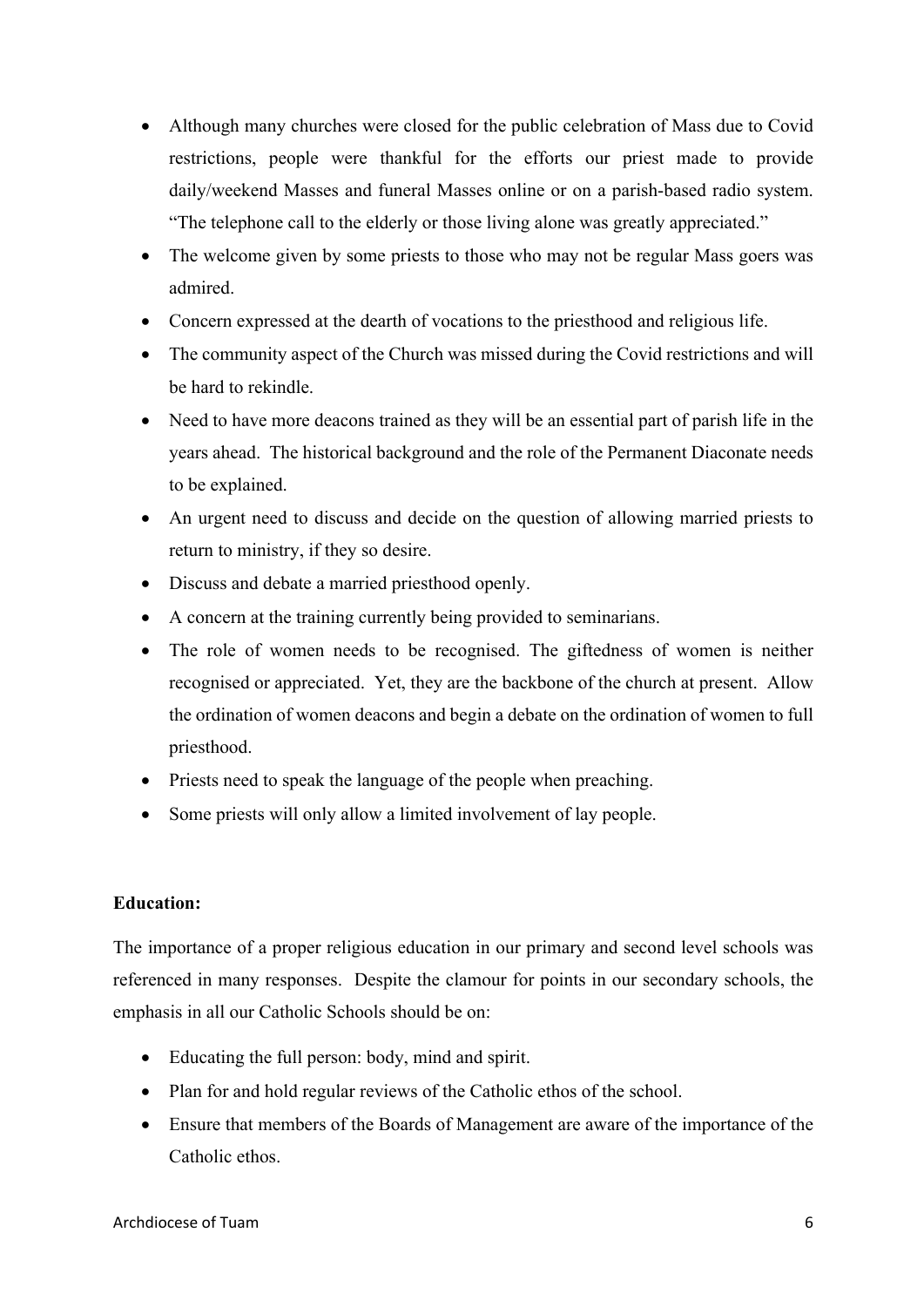- Highlight the inclusivity of our Catholic Schools.
- Celebrate the high points in the calendar of our Catholic Schools, e.g. Mass at the start and end of the school year, etc.
- Have regular school liturgies re Feast Day, Graduation ceremony, etc.
- Provide training for such liturgies.
- Monthly School or Class Mass in local Church involving parents and their children in the readings, the Prayer of the Faithful.
- Involve parents/others in pre-sacramental preparation. Begin with the First Confession and First Holy Communion and endeavour to keep these parents involved in a meaningful way thereafter.
- Some teachers are no longer practising Catholics and we need to plan for that.
- Sunday school for parents and children, especially in places where children do not attend a Catholic school.
- There is a felt and expressed need for catechesis and faith formation and training for ministry at all levels.
- A recommendation that retreats be organised so that people could develop their faith and be guided by trained scripture scholars.

## **Welcoming Community:**

Another common thread running through the responses is the need for our Church to be a welcoming community, to reach out to all baptised members. These include those who are not regular church-goers, those who have lapsed, members of the LGBT community, etc. One comment highlights the fact that, in the Bible, Jesus went after the lost sheep and left the other ninety-nine to take care of themselves until he returned.

- The priest is the "front door of the church" and should be there to welcome all.
- Give a sense of belonging to young fathers and mothers, young families, etc.
- The Church has no credibility in modern society as long as discrimination on the grounds of gender or sexuality exists. Pope Francis is the model as he is nonjudgemental.
- The need to reach out to those alienated from Church life needs to be addressed.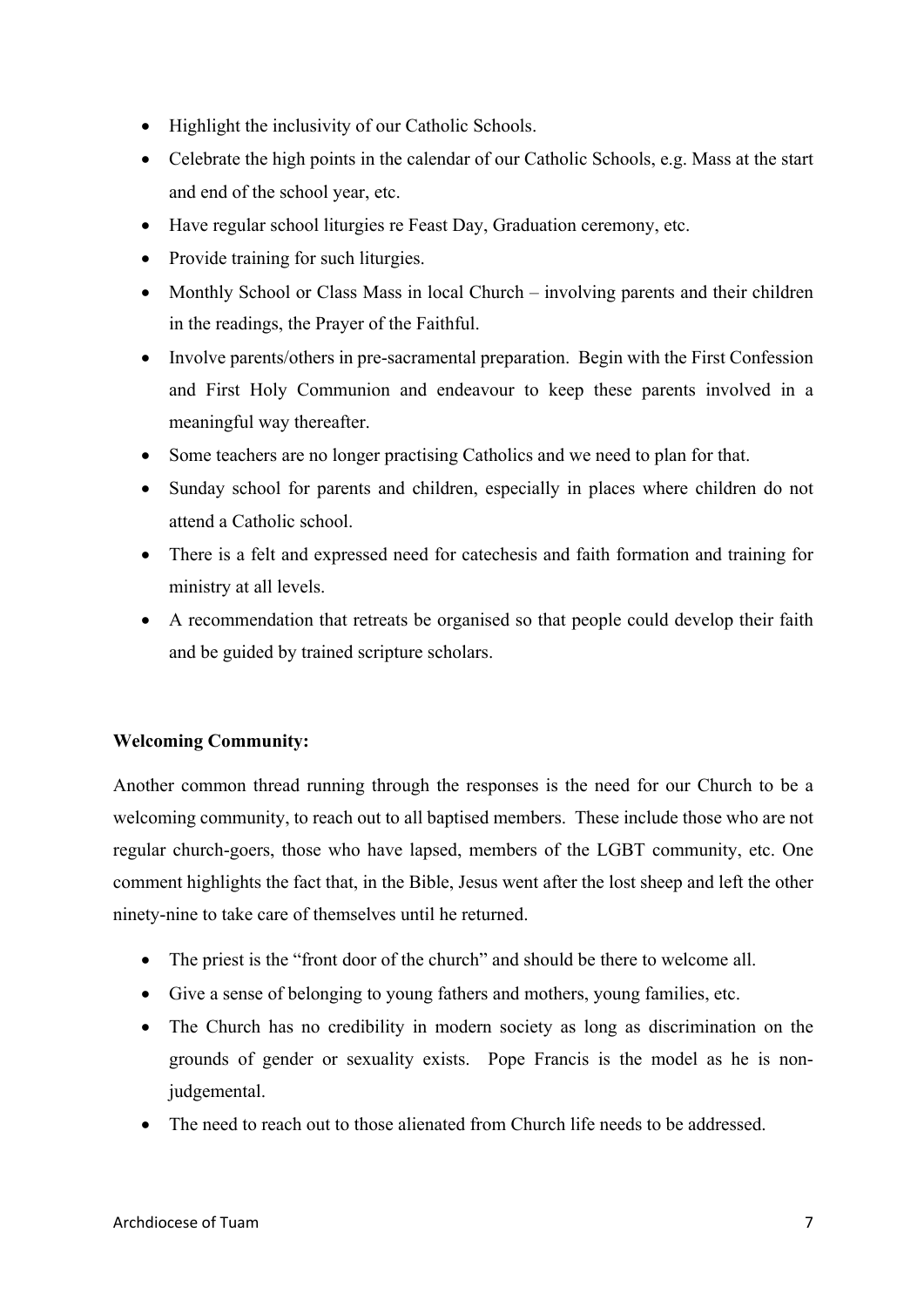- Welcome for / outreach to those separated, those in a second relationship; members of the LGBT community, etc.
- We need to be a listening Church, where everyone feels at home and where we can share the questions and doubts we experience on life's journey.
- A vibrant Church should value people of all persuasions far more, therefore more ecumenical engagement and services.
- Organise a welcome team to meet new families as they arrive into a village, etc.
- A venue where parishioners could meet after Mass / other liturgues and socialise while continuing to relfect on the homily / liturgy.
- Organise a multi-cultural Mass or lay-led liturgy.

## **Young People**

One of the most frequent comments made among churchgoers today is that "we didn't see too many young people at Mass today". This is very clear in the Synodal Pathway responses. What have we done wrong? Where can we go from here? The absence of young people at Mass and at other liturgies is a cause for concern for many, but it is also clear that these young people have not abandoned their faith. We see this in their willingness to participate in JP II Awards, and, later, when they decide to marry, and when they bring their child for Baptism. Yet, without the structure, routine and support of liturgy, they will fall by the wayside.

- Get our young people **actively** involved in church matters at a local level.
- Young people are generous to charitable appeals and causes but do not see the value in attending Mass.
- Give young people a voice in the local church
- Get the young boys and girls back as altar servers
- Get the second level students involved in the John Paul II Awards at *parish* level.
- Liaise with the GAA re match schedules as these often clash with Mass times.

## **Elderly**

Just as there were comments on the role of young people, there were similar comments that the same old familiar faces are the only ones involved in our church today.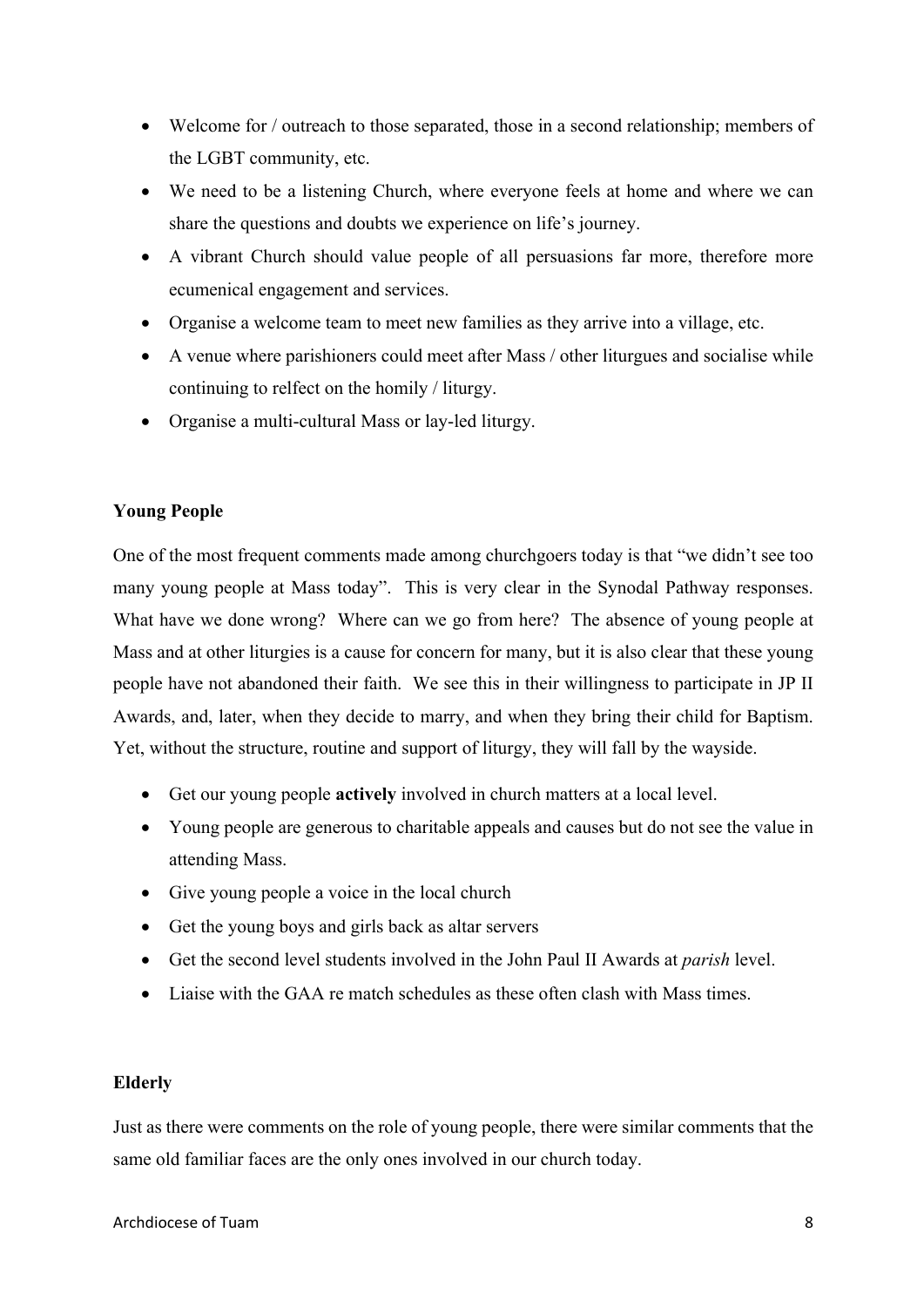- Always the same group of people involved: it's time to invite others to help.
- Celebrate life's milestones for this age group.
- The Catholic Grandparents' Association was established in the Archdiocese of Tuam and now has branches across the world. The CGA works closely with the Dicastery for Family and Life, and the designation of a Day for Grandparents and the Elderly owes much to the vision of CGA.
- Introduce/celebrate Grandparents' Day at parish level
- Invite the grandparents and the elderly into our schools, as in Catholic School's Week, to talk about their life's journey.

## **Pastoral Councils**

The urgent need for an active Parish Pastoral Council to be set up in each parish is clear from the responses. Indeed, it is suggested that the role of the PPC needs to be defined /redefined, especially in the light of dwindling number of priests and many priests now covering two or more parishes**.** 

- There is appreciation for the work of Parish Pastoral Councils where they exist.
- Ensure that each parish has a Parish Pastoral Council representative of all sections of the community, i.e. youth, families, education, sport, religious, etc. and not just handpicked individuals.
- Do not be afraid or reluctant to use the gifts of these PPC members they may not volunteer but are delighted to help.
- Each PPC should have sub-committees for Liturgy, Prayer, Youth church-based activities, the Family, Outreach, Bereavement, etc.
- Show appreciation for all those who volunteer in parish work.
- The PPC to ensure help is available to the priest with administrative duties, etc.
- The role and work of the PPC should be obvious and not done "behind closed doors".

## **Care of the Earth**

One of the highlights of Pope Francis's ministry as Pope so far has been his encyclical *Laudato 'Si*. While this document was mentioned specifically in many of the responses, reference was made throughout for the need for all of us to care for the earth.